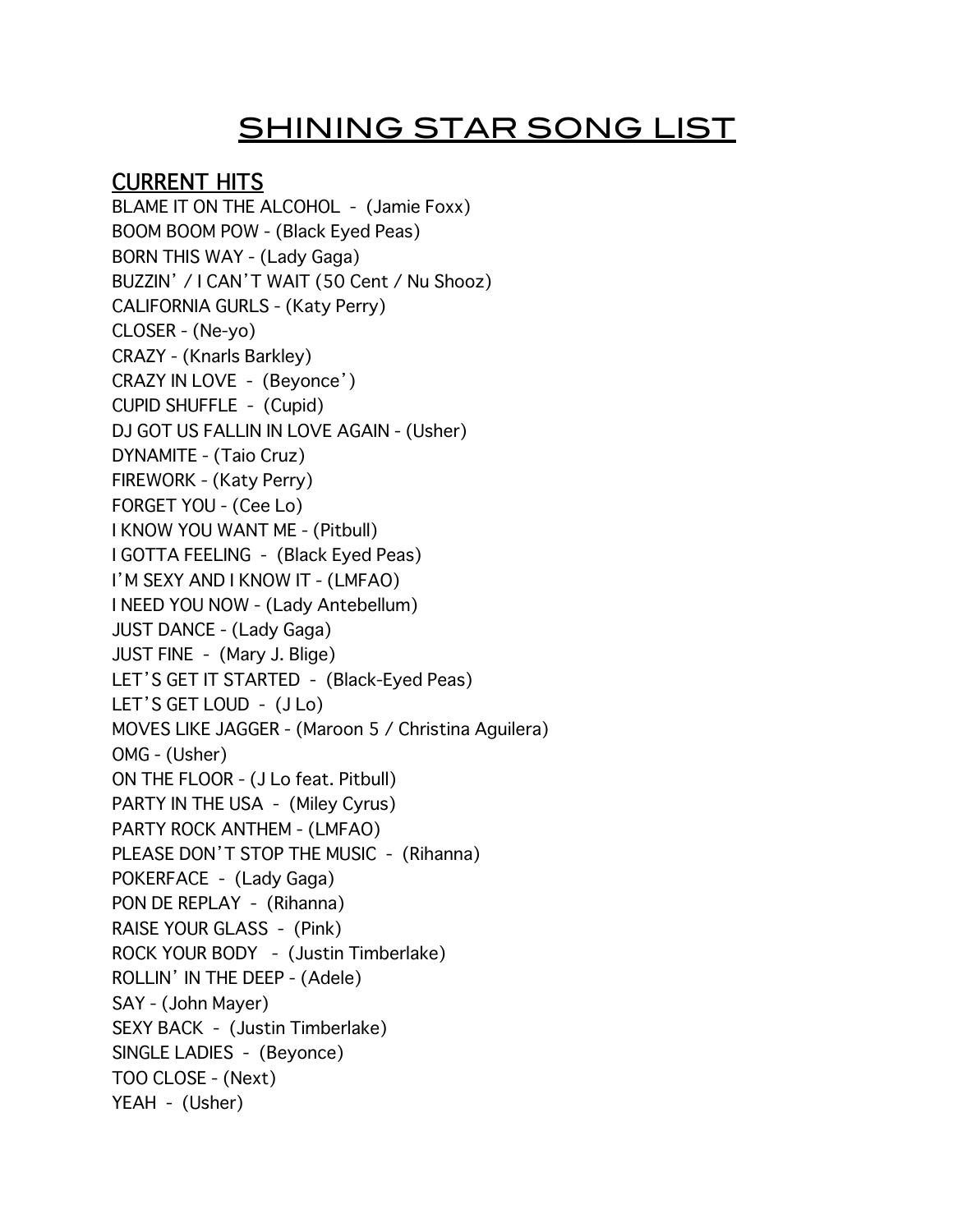#### DANCE / POPULAR 70'S, 80'S, 90'S, 2000's

AIN'T NOBODY – (Chaka Khan) ALL FOR YOU – (Janet Jackson) ALL I WANNA DO – (Cheryl Crow) ALL NIGHT LONG – (Lionel Ritchie) BABY GOT BACK – (Sir Mix-a-lot) BAD BOY – (Luther Vandross) BEAT IT – (Michael Jackson) BEST OF MY LOVE – (Emotions / Mary J. Blige) BILLIE JEAN – (Michael Jackson) BOOGIE ON REGGAE WOMAN – (Stevie Wonder) BRICKHOUSE – (Commodores) CELEBRATION – (Kool & the Gang) DANCE & SHOUT (SHAKE YOUR BODY DOWN) – Shaggy DONNA SUMMER MEDLEY -(Last Dance/ Hot Stuff/ She Works Hard For the Money) DON'T CHA – (Pussycat Dolls) DONT' YOU WORRY 'BOUT A THING – (Stevie Wonder) ELECTRIC SLIDE – (Marsha Griffith) EVERYBODY DANCE NOW – (C & C Music Factory) FAMILY AFFAIR – (Mary J. Blidge) FANTASTIC VOYAGE – (Lakeside) FEELS GOOD – (Toni Toni Toni) FREAK OUT – (Chic) GENIE IN A BOTTLE – (Christina Aguilera) GET DOWN ON IT – (Kool & the Gang) GET THE PARTY STARTED – (Pink) GETTIN' JIGGY WID IT – (Will Smith) GIRL I WANT YOU – (Thalia featuring Fat Joe) GOOD TIMES – (Chic) GROOVE IS IN THE HEART – (Dee-light) HEY YA – (Outcast) HIGHER GROUND – (Stevie Wonder) HOLIDAY – (Madonna) I CAN'T GO FOR THAT – (Hall & Oats) I JUST CALLED TO SAY I LOVE YOU – (Stevie Wonder) I'M COMING OUT – (Diana Ross) I LIKE THE WAY YOU MOVE – ( Outcast) IN DA CLUB – (50 Cent) ISN'T SHE LOVELY – (Stevie Wonder) I TRY – (Macy Grey) I WANT HER – (Keith Sweat) I WISH – (Stevie Wonder) JOSIE – (Steely Dan)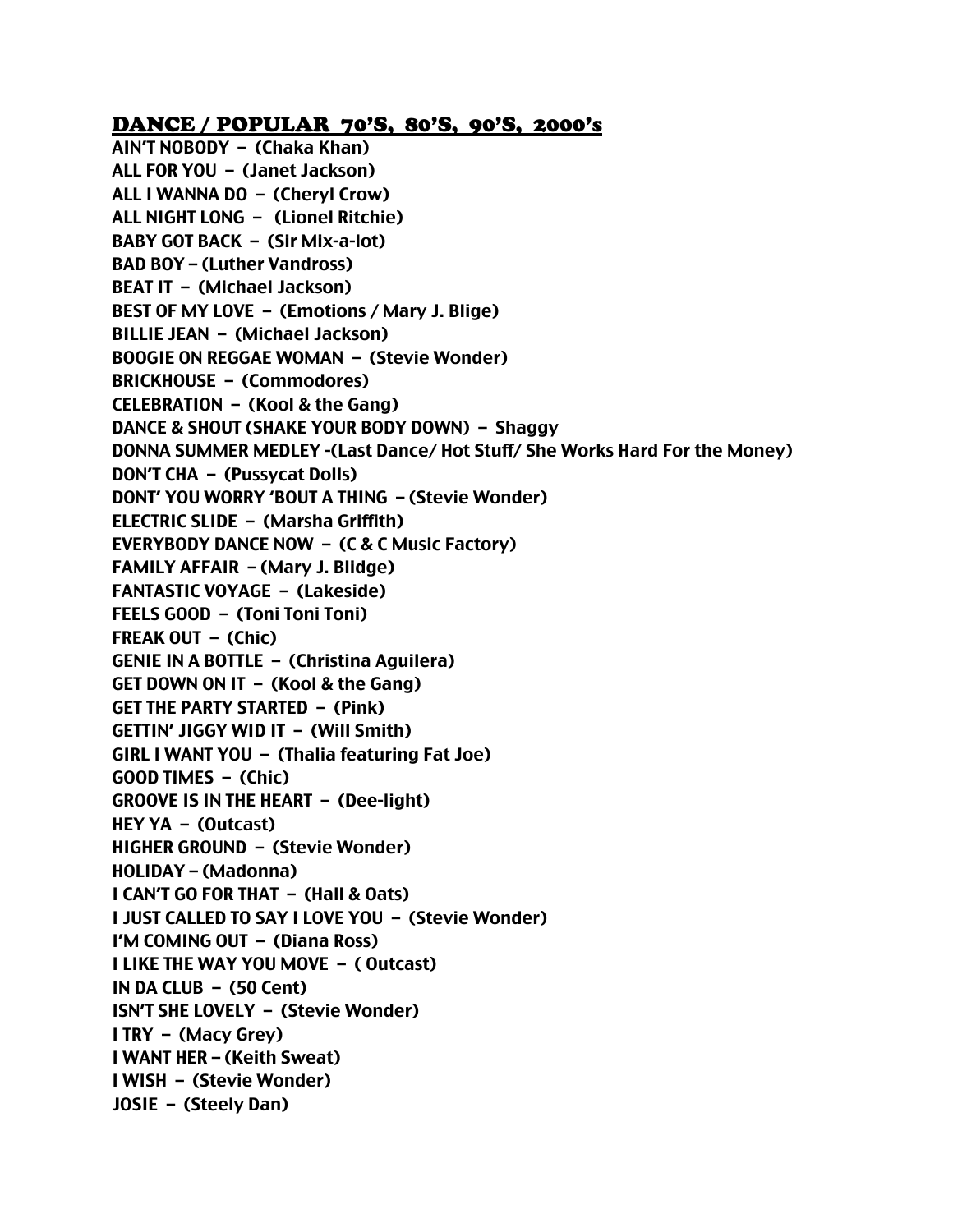JUMP AROUND – (House Of Pain) JUST GOT PAID – (Johnny Kemp) K.C & THE SUNSHINE BAND MEDLEY – (That's the Way uh-huh uh-huh I Like It / Get Down Tonight) KIND & GENEROUS – (Natalie Merchant) LADIES NIGHT – (Kool & the Gang) LADY MARMALADE – (Christina Aguilera from Moulin Rouge) LET'S GROOVE TONITE – (Earth, Wind & Fire) LOVESHACK – (B52s) MAMBO  $#5 - ($ Lou Bega $)$ MICHAEL JACKSON MEDLEY -(Don't Stop Till U Get Enough/Wanna Be Startin Somethin/ Day & Nite) MUSIC – (Madonna) MY CHERIE AMOUR – (Stevie Wonder) MY HUMPS – (Black Eyed Peas) MY PEROGATIVE – (Bobby Brown) NO DIGGITY – (Black Street) NO SCRUB – (TLC) OHIO PLAYERS MEDLEY – (Love's Rollercoaster / Fire) PEG – (Steely Dan) PINK CADILLAC – (Natalie Cole) POISON – (Bel Biv Devoe) PRINCE MEDLEY – (1999 / Kiss / Erotic City) PUT YOU RECORDS ON – (Corrine Bailey Ray) PYT – (Michael Jackson) REHAB – (Amy Winehouse) ROCK WITH YOU – (Michael Jackson) SAVE ROOM FOR MY LOVE – (John Legend) SEPTEMBER – (Earth, Wind and Fire) SHAKE YOUR BODY DOWN TO THE GROUND – (Michael Jackson) SIGNED, SEALED, DELIVERED – (Stevie Wonder) SING A SONG – (Earth, Wind & Fire) SMOOTH – (Santana) SMOOTH OPERATOR – (Sade) SOAK UP THE SUN – (Sheryl Crow) SOMETHIN SOMETHIN – (Maxwell) SOMETHIN TO TALK ABOUT – (Bonnie Raitt) SQUARE BIZ – (Teena Marie) SUPERSTITION – (Stevie Wonder) SWEET HOME ALABAMA – (Lynyrd Skynyrd) THANK YOU (FOR LETTIN' ME BE MYSELF) – (Sly & the Family Stone) THAT'S THE WAY LOVE GOES – (Janet Jackson) THIS IS HOW WE DO IT – (Montell Jordan)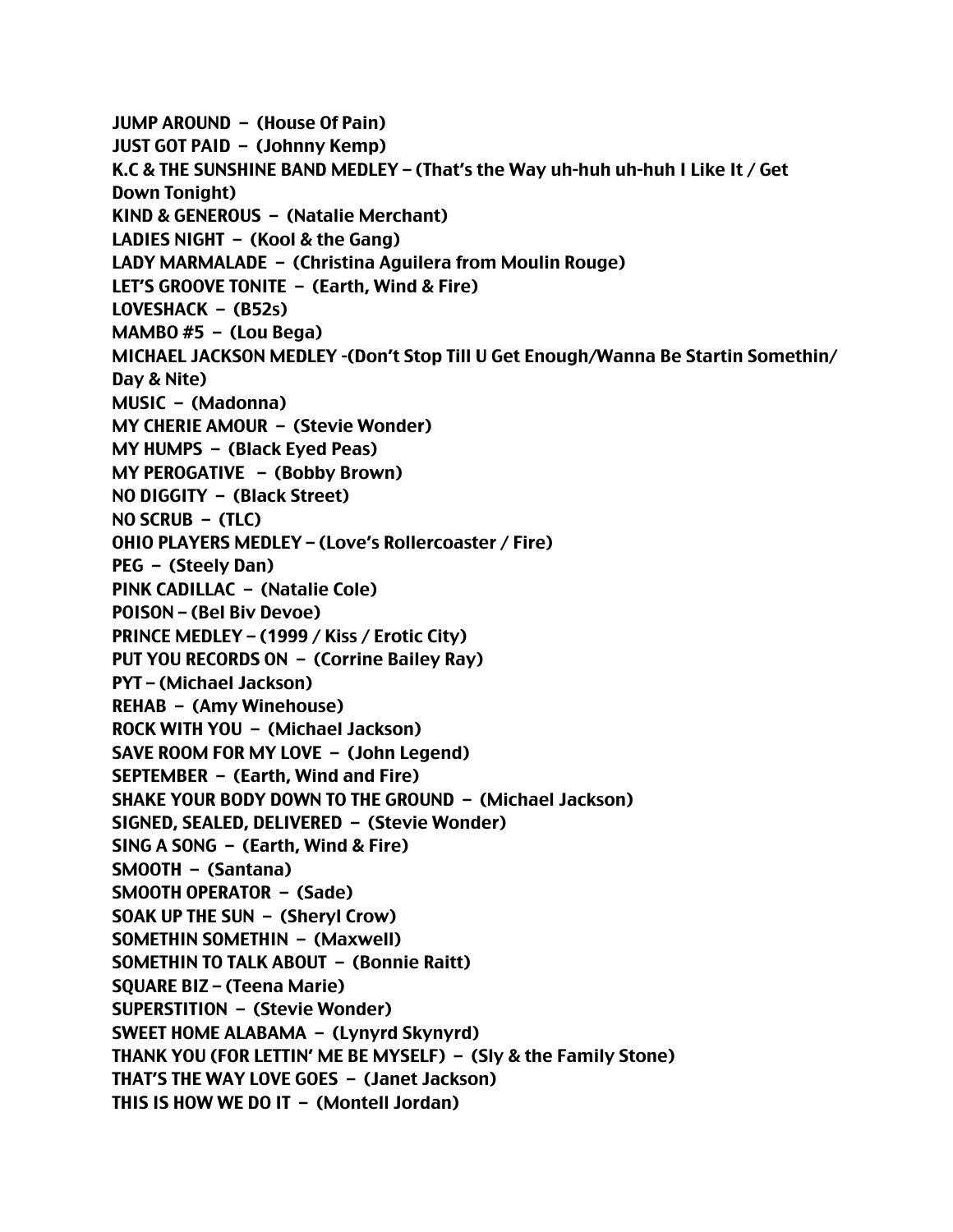TIME MEDLEY – (The Bird / Jungle Love) WALK THIS WAY – (Run DMC) WALKIN' ON SUNSHINE – (Katrina & The Waves) WATERFALLS – (T.L.C.) WE ARE FAMILY – (Sister Sledge) WHAT HAVE YOU DONE FOR ME LATELY – (Janet Jackson) WHAT'S GOIN' ON – (Marvin Gaye) WHEN I THINK OF YOU – (Janet Jackson) WHERE IS THE LOVE – (Black Eyed Peas) WORD UP – (Cameo) YA GOTTA BE – (Desree') YOU ARE THE SUNSHINE OF MY LIFE – (Stevie Wonder)

#### CLASSIC ROCK

**BACK IN BLACK - (AC/DC) BEATLES MEDLEY - (I WANNA HOLD YOUR HAND, TWIST & SHOUT) DON'T S T OP BEL IEV ING - (J ourney) HIT ME WITH YOUR BEST SHOT - (Pat Benatar) ILOVE ROCK & ROLL - (Joan Jett) LIVING ON A PRAYER - (Bon Jovi) MESSAGE IN A BOTTLE - (Police) OLD TIME ROCK & ROLL MEDLEY - (OLD TIME ROCK AND ROLL (Bob** Segar)/ PINK CADILLAC (Natalie Cole) / PROUD MARY (Tina Turner) TAKE ME HOME TONIGHT - (Eddie Money) **YOU SHOOK ME ALL NIGHT LONG - (AC/DC)** YOU GIVE LOVE A BAD NAME - (Bon Jovi)

**COUNTRY** CRAZY - (Patsy Cline) I NEED YOU NOW - (Lady Antebellum) OUR SONG - (Taylor Swift)

*REGGAE / ISLAND*

DAY-0 - (Harry Belefonte) LEAN ON ME - (Bill Withers) (Reggae Version) ONE LOVE - (Bob Marley) SUMMERTIME - (Shining Star Reggae Version)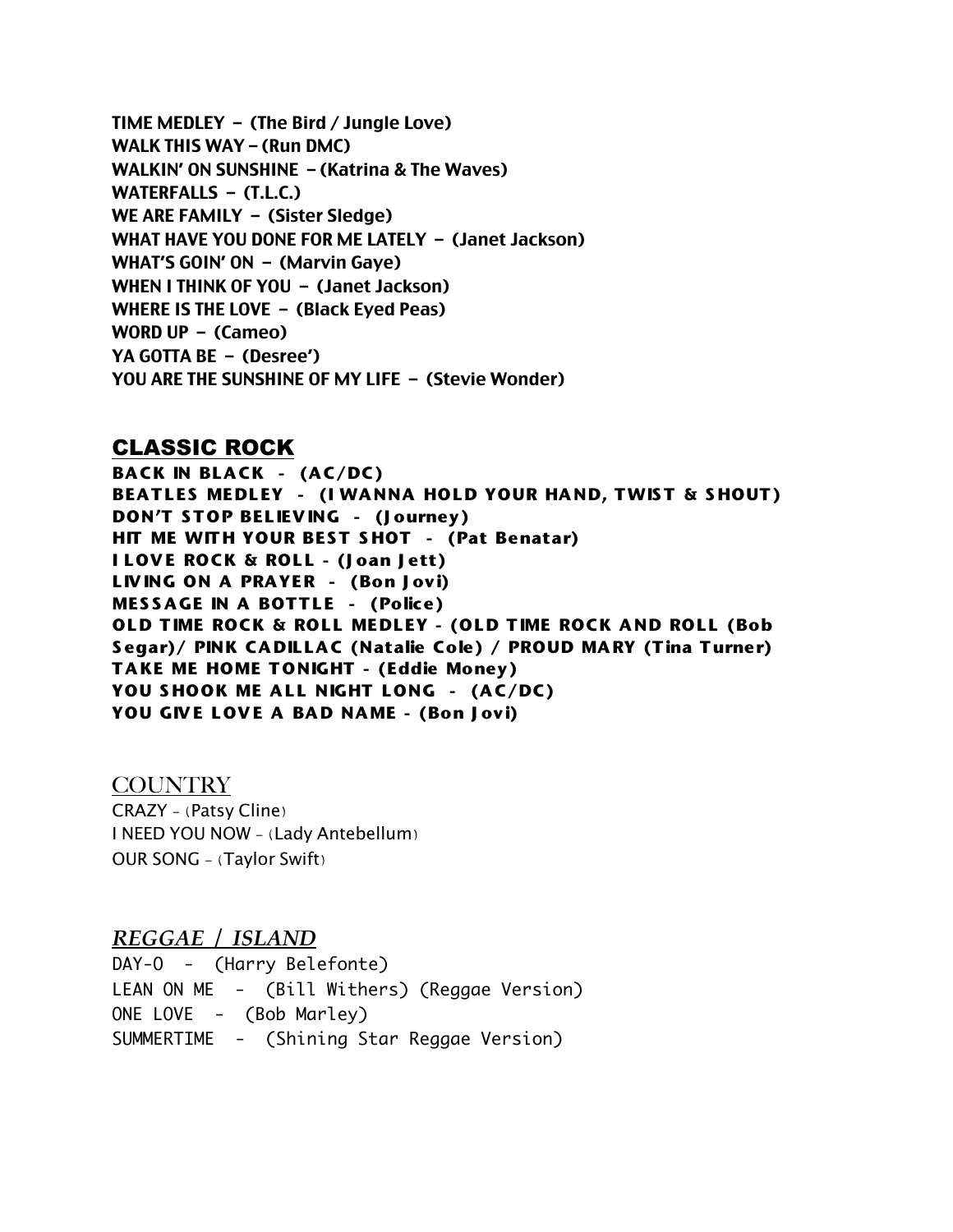### *LATIN / CALYPSO*

**CONGA - (Gloria Estefan) HOT HOT HOT - (Buster Poindexter) LA BAMBA - (Ritchie Valens) OYE COMO VA - (Santana) SABOR AMI - (Vicki Carr) SOLAMENTE UNA VEZ - (Agustin Lara)**

## **OLDIES**

AINT NO SUNSHINE WHEN SHE'S GONE - (Bill Withers) MOTOWN MEDLEY: I HEARD IT THROUGH THE GRAPEVINE (Temptations) / AINT TOO PROUD TO BEG (Temptations) / THINK (Aretha Franklin) / RESPECT (Aretha Franklin) DANCIN' IN THE STREETS - (Martha Reeves & the Vandellas) I FEEL GOOD - (James Brown) JACKSON 5 MEDLEY - (ABC & I Want You Back) JOHNNY B. GOOD - (Chuck Berry) LEAN ON ME - (Bill Withers) LET IT BE - (Beatles) MUSTANG SALLY - (Wilson Pickett) MY GIRL - (Temptations) SHOUT - (Isley Brothers) STAND BY ME - (Ben E. King) UNDER THE BOARDWALK - (The Drifters) YOU SEND ME / LET'S FALL IN LOVE - (Duet Medley)

# *JAZZ (Standards)*

**AIN'T MISBEHAVIN - (Fats Waller) ALL OF ME AS TIME GOES BY A-TRAIN - (Duke Ellington) AUTUMN LEAVES BOY FROM IPANEMA - (Jobim) A FOGGY DAY FLY ME TO THE MOON - (Tony Bennett) GEORGIA**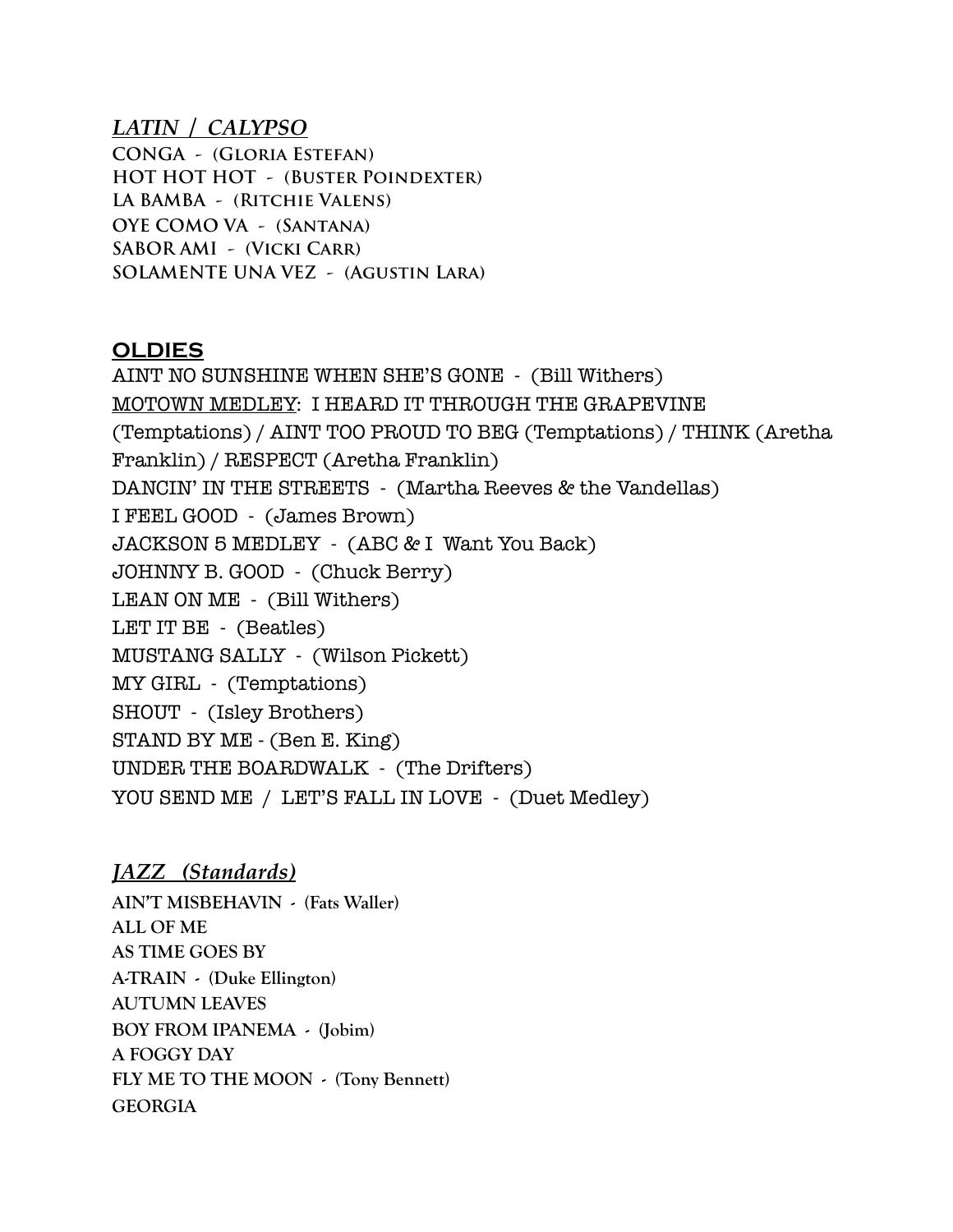**I GOT IT BAD (and that ain't good) - (Duke Ellington) IN A SENTIMENTAL MOOD - (Duke Ellington) IT HAD TO BE YOU MISTY - (Earl Garner) MY FUNNY VALENTINE ONE NOTE SAMBA - (Sergio Mendez) OUR LOVE IS HERE TO STAY - (Gershwin) ROUTE 66 SINCE I FELL FOR YOU STORMY WEATHER SUMMERTIME THE WAY YOU LOOK TONIGHT - (Sinatra) TIME AFTER TIME**

# CONTEMPORARY JAZZ

*BEEN SO LONG - (Anita Baker) FEEL LIKE MAKING LOVE - (Roberta Flack) GIVING YOU THE BEST THAT I GOT - (Anita Baker) I JUST CALLED TO SAY I LOVE YOU - (Stevie Wonder) JUST THE TWO OF US - (Bill Withers) KILLING ME SOFTLY - (Roberta Flack) LOVELY DAY - (Bill Withers) MASQUERADE - (George Benson) MORNING - (Al Jarreau) MY CHERIE AMOUR - (Stevie Wonder) MY LIFE - (Erika Badu) ON BROADWAY - (George Benson) TURN YOUR LOVE AROUND - (George Benson) WE'RE IN THIS LOVE TOGETHER - (Al Jarreau) WHAT YOU WON'T DO FOR LOVE - (Bobby Caldwell) YOU ARE THE SUNSHINE OF MY LIFE - (Stevie Wonder)*